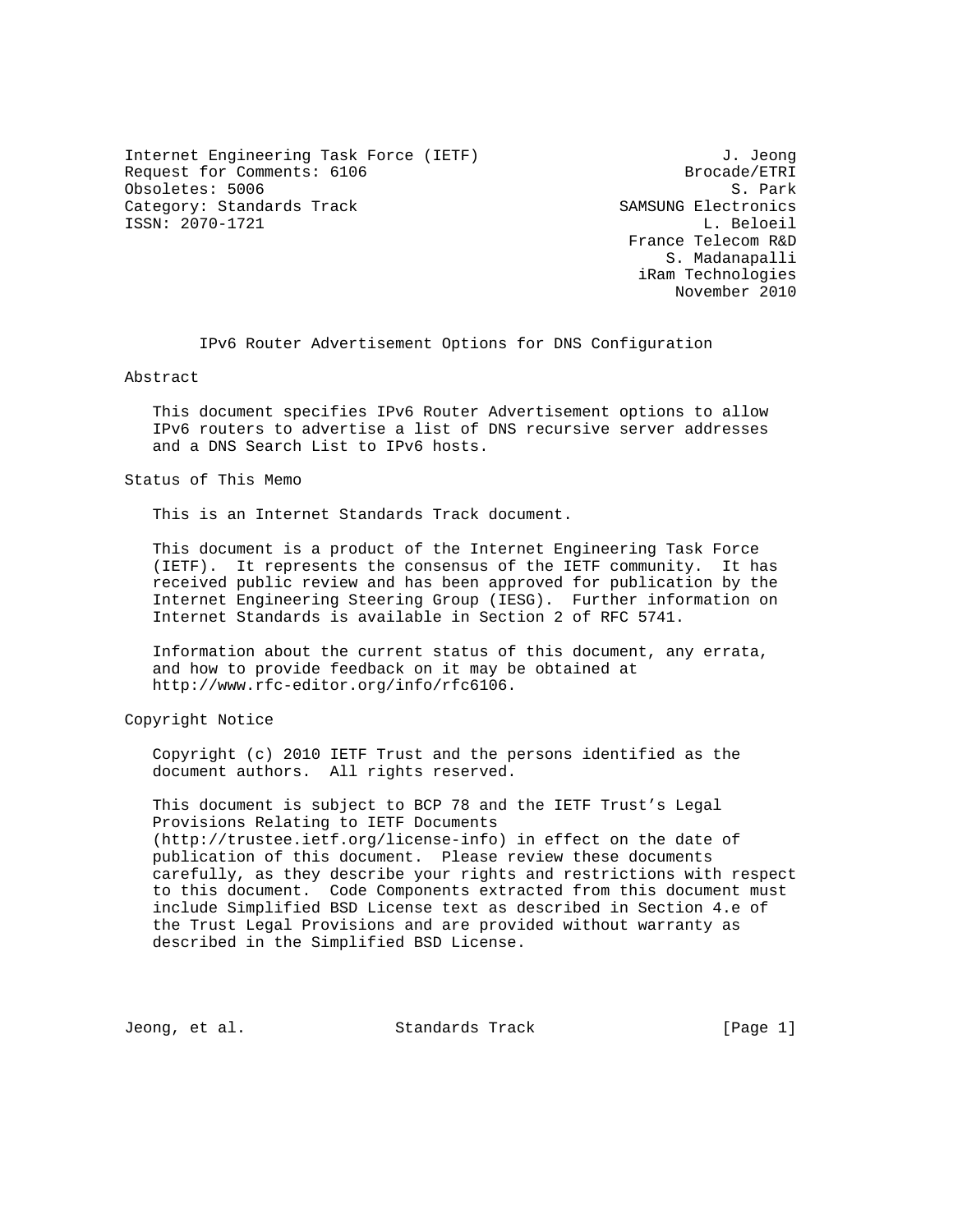Table of Contents

|                | 1.2. Coexistence of RA Options and DHCP Options for DNS |
|----------------|---------------------------------------------------------|
|                |                                                         |
|                |                                                         |
| 3.             |                                                         |
|                |                                                         |
| 5.             |                                                         |
|                |                                                         |
|                |                                                         |
|                |                                                         |
|                |                                                         |
|                | 5.3.2. Warnings for DNS Options Configuration 10        |
|                |                                                         |
|                |                                                         |
|                |                                                         |
|                | 6.2. Synchronization between DNS Server List and        |
|                |                                                         |
|                | 6.3. Synchronization between DNS Search List and        |
|                |                                                         |
|                |                                                         |
|                |                                                         |
|                |                                                         |
| 8 <sub>1</sub> |                                                         |
|                |                                                         |
|                |                                                         |
|                |                                                         |
|                |                                                         |
|                |                                                         |

Jeong, et al. Standards Track [Page 2]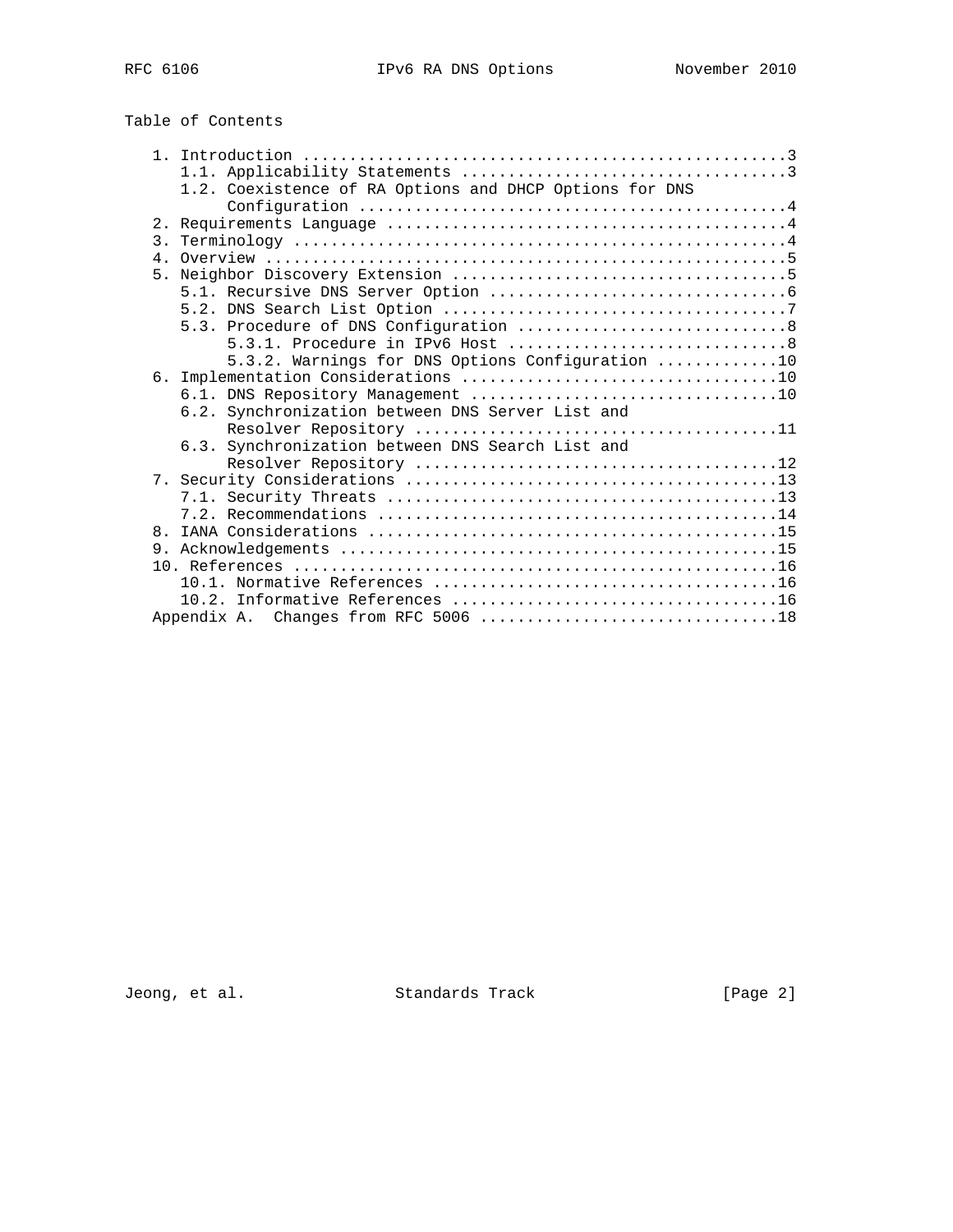# 1. Introduction

 The purpose of this document is to standardize an IPv6 Router Advertisement (RA) option for DNS Recursive Server Addresses used for the DNS name resolution in IPv6 hosts. This RA option was specified in an earlier Experimental specification [RFC5006]. This document is also to define a new RA option for Domain Name Search Lists for an enhanced DNS configuration. Thus, this document obsoletes [RFC5006], which only defines the RA option for DNS Recursive Server Addresses.

 Neighbor Discovery (ND) for IP version 6 and IPv6 stateless address autoconfiguration provide ways to configure either fixed or mobile nodes with one or more IPv6 addresses, default routers, and some other parameters [RFC4861][RFC4862]. Most Internet services are identified by using a DNS name. The two RA options defined in this document provide the DNS information needed for an IPv6 host to reach Internet services.

 It is infeasible to manually configure nomadic hosts each time they connect to a different network. While a one-time static configuration is possible, it is generally not desirable on general purpose hosts such as laptops. For instance, locally defined name spaces would not be available to the host if it were to run its own name server software directly connected to the global DNS.

 The DNS information can also be provided through DHCP [RFC3315][RFC3736][RFC3646]. However, the access to DNS is a fundamental requirement for almost all hosts, so IPv6 stateless autoconfiguration cannot stand on its own as an alternative deployment model in any practical network without any support for DNS configuration.

 These issues are not pressing in dual-stack networks as long as a DNS server is available on the IPv4 side, but they become more critical with the deployment of IPv6-only networks. As a result, this document defines a mechanism based on IPv6 RA options to allow IPv6 hosts to perform the automatic DNS configuration.

# 1.1. Applicability Statements

 RA-based DNS configuration is a useful alternative in networks where an IPv6 host's address is autoconfigured through IPv6 stateless address autoconfiguration and where there is either no DHCPv6 infrastructure at all or some hosts do not have a DHCPv6 client. The intention is to enable the full configuration of basic networking information for hosts without requiring DHCPv6. However, when in

Jeong, et al. Standards Track [Page 3]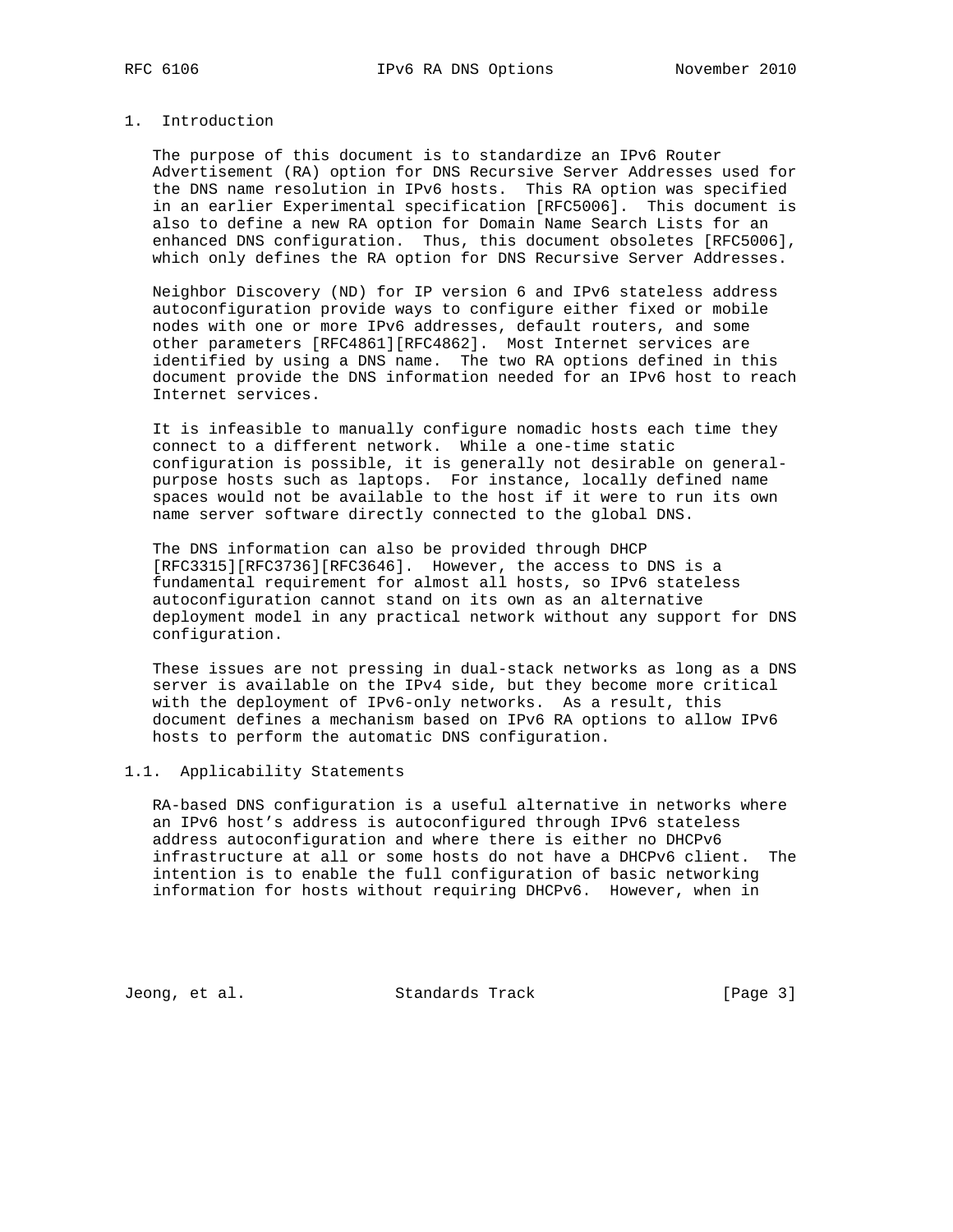many networks some additional information needs to be distributed, those networks are likely to employ DHCPv6. In these networks, RA based DNS configuration may not be needed.

 RA-based DNS configuration allows an IPv6 host to acquire the DNS configuration (i.e., DNS recursive server addresses and DNS Search List) for the link(s) to which the host is connected. Furthermore, the host learns this DNS configuration from the same RA message that provides configuration information for the link, thereby avoiding also running DHCPv6.

 The advantages and disadvantages of the RA-based approach are discussed in [RFC4339] along with other approaches, such as the DHCP and well-known anycast address approaches.

1.2. Coexistence of RA Options and DHCP Options for DNS Configuration

 Two protocols exist to configure the DNS information on a host, the Router Advertisement options described in this document and the DHCPv6 options described in [RFC3646]. They can be used together. The rules governing the decision to use stateful configuration mechanisms are specified in [RFC4861]. Hosts conforming to this specification MUST extract DNS information from Router Advertisement messages, unless static DNS configuration has been specified by the user. If there is DNS information available from multiple Router Advertisements and/or from DHCP, the host MUST maintain an ordered list of this information as specified in Section 5.3.1.

2. Requirements Language

 The key words "MUST", "MUST NOT", "REQUIRED", "SHALL", "SHALL NOT", "SHOULD", "SHOULD NOT", "RECOMMENDED", "MAY", and "OPTIONAL" in this document are to be interpreted as described in [RFC2119].

3. Terminology

 This document uses the terminology described in [RFC4861] and [RFC4862]. In addition, four new terms are defined below:

- o Recursive DNS Server (RDNSS): Server that provides a recursive DNS resolution service for translating domain names into IP addresses as defined in [RFC1034] and [RFC1035].
- o RDNSS Option: IPv6 RA option to deliver the RDNSS information to IPv6 hosts [RFC4861].

Jeong, et al. Standards Track [Page 4]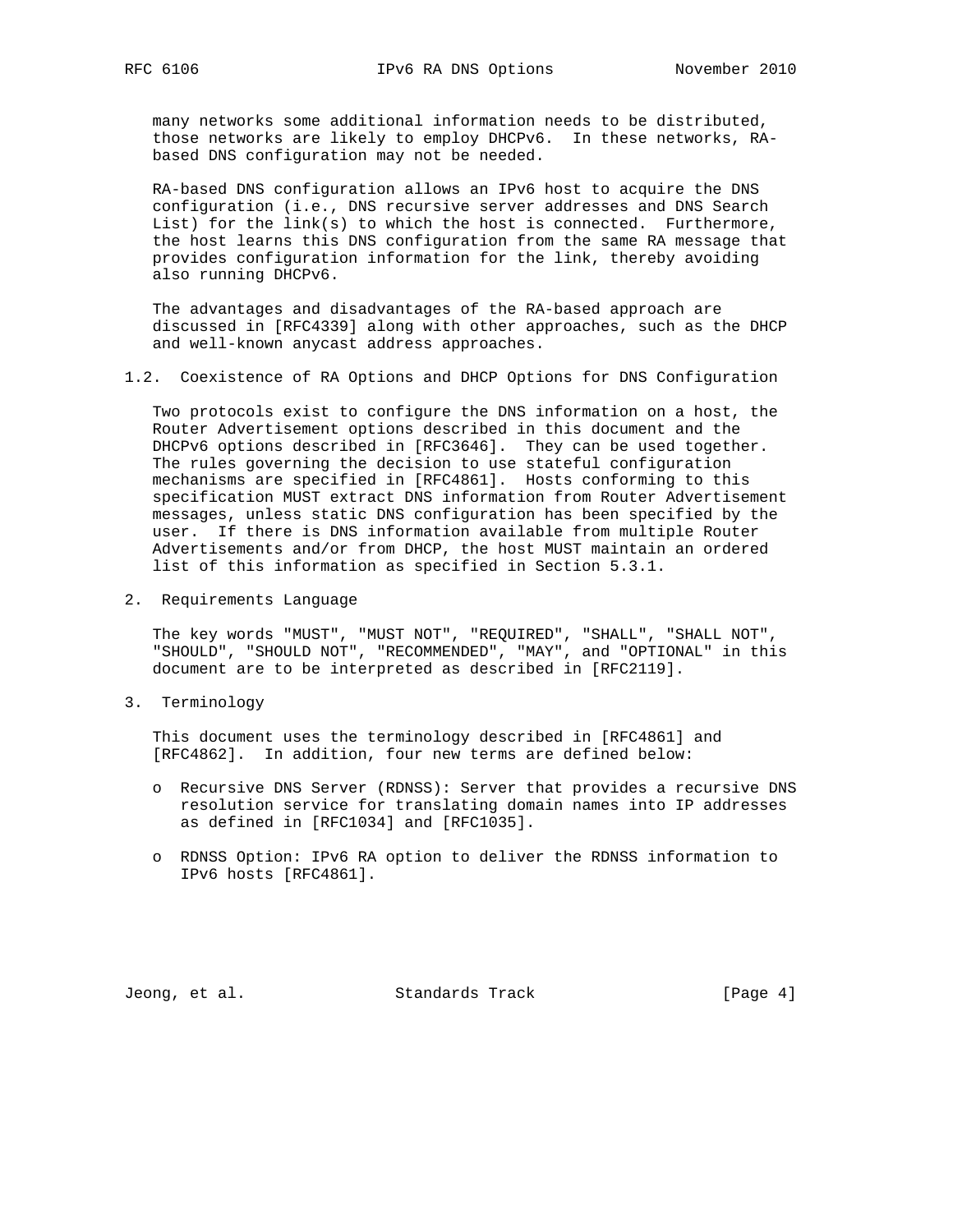- o DNS Search List (DNSSL): The list of DNS suffix domain names used by IPv6 hosts when they perform DNS query searches for short, unqualified domain names.
- o DNSSL Option: IPv6 RA option to deliver the DNSSL information to IPv6 hosts.
- o DNS Repository: Two data structures for managing DNS Configuration Information in the IPv6 protocol stack in addition to Neighbor Cache and Destination Cache for Neighbor Discovery [RFC4861]. The first data structure is the DNS Server List for RDNSS addresses and the second is the DNS Search List for DNS search domain names.
- o Resolver Repository: Configuration repository with RDNSS addresses and a DNS Search List that a DNS resolver on the host uses for DNS name resolution; for example, the Unix resolver file (i.e., /etc/ resolv.conf) and Windows registry.

#### 4. Overview

 This document standardizes the ND option called the RDNSS option defined in [RFC5006] that contains the addresses of recursive DNS servers. This document also defines a new ND option called the DNSSL option for the Domain Search List. This is to maintain parity with the DHCPv6 options and to ensure that there is necessary functionality to determine the search domains.

 The existing ND message (i.e., Router Advertisement) is used to carry this information. An IPv6 host can configure the IPv6 addresses of one or more RDNSSes via RA messages. Through the RDNSS and DNSSL options, along with the prefix information option based on the ND protocol ([RFC4861] and [RFC4862]), an IPv6 host can perform the network configuration of its IPv6 address and the DNS information simultaneously without needing DHCPv6 for the DNS configuration. The RA options for RDNSS and DNSSL can be used on any network that supports the use of ND.

 This approach requires the manual configuration or other automatic mechanisms (e.g., DHCPv6 or vendor proprietary configuration mechanisms) to configure the DNS information in routers sending the advertisements. The automatic configuration of RDNSS addresses and a DNS Search List in routers is out of scope for this document.

5. Neighbor Discovery Extension

 The IPv6 DNS configuration mechanism in this document needs two new ND options in Neighbor Discovery: (i) the Recursive DNS Server (RDNSS) option and (ii) the DNS Search List (DNSSL) option.

Jeong, et al. Standards Track [Page 5]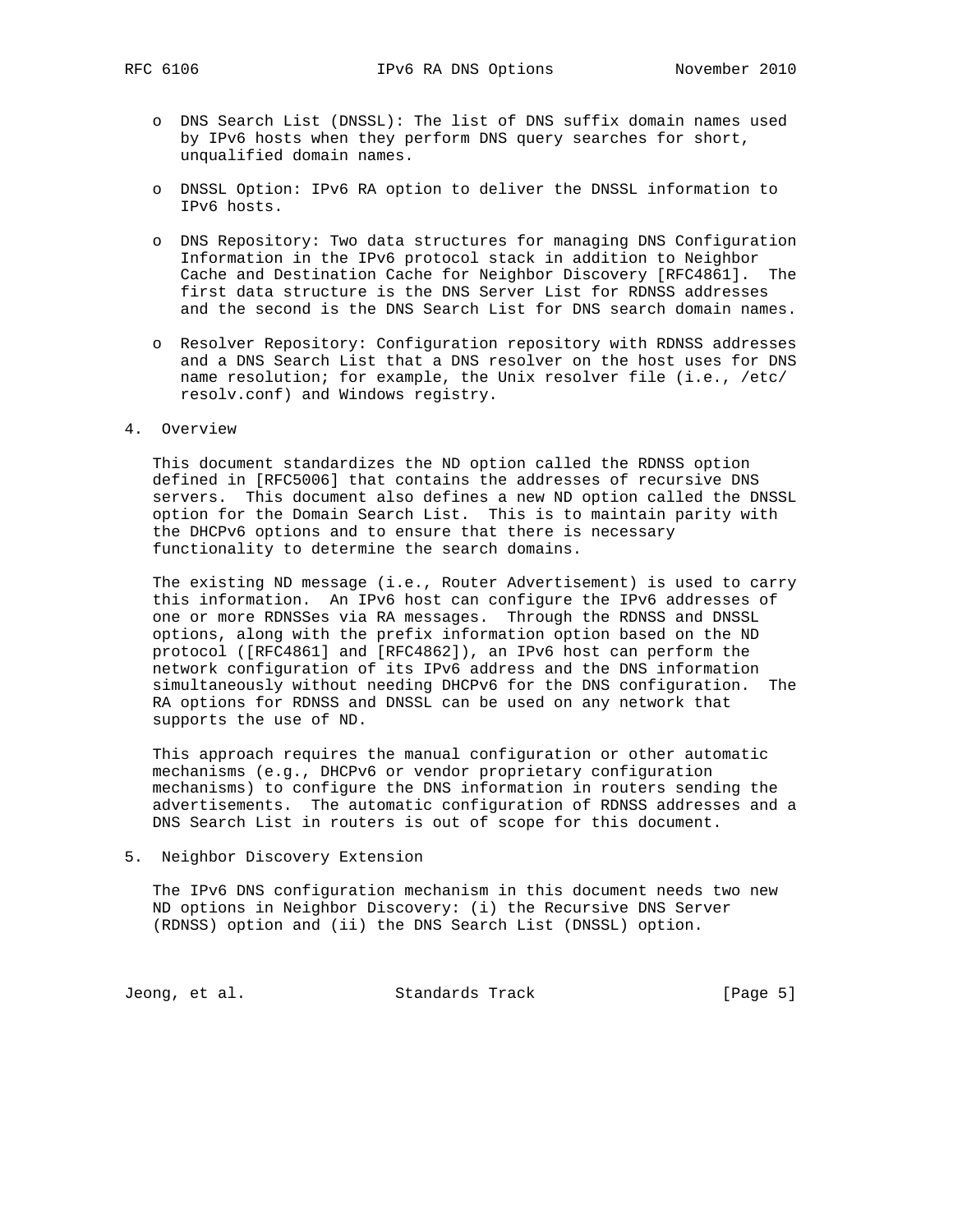### 5.1. Recursive DNS Server Option

 The RDNSS option contains one or more IPv6 addresses of recursive DNS servers. All of the addresses share the same Lifetime value. If it is desirable to have different Lifetime values, multiple RDNSS options can be used. Figure 1 shows the format of the RDNSS option.

0  $1$   $2$   $3$  0 1 2 3 4 5 6 7 8 9 0 1 2 3 4 5 6 7 8 9 0 1 2 3 4 5 6 7 8 9 0 1 +-+-+-+-+-+-+-+-+-+-+-+-+-+-+-+-+-+-+-+-+-+-+-+-+-+-+-+-+-+-+-+-+ | Type | Length | Reserved | +-+-+-+-+-+-+-+-+-+-+-+-+-+-+-+-+-+-+-+-+-+-+-+-+-+-+-+-+-+-+-+-+ Lifetime +-+-+-+-+-+-+-+-+-+-+-+-+-+-+-+-+-+-+-+-+-+-+-+-+-+-+-+-+-+-+-+-+ | | Addresses of IPv6 Recursive DNS Servers | | +-+-+-+-+-+-+-+-+-+-+-+-+-+-+-+-+-+-+-+-+-+-+-+-+-+-+-+-+-+-+-+-+

Figure 1: Recursive DNS Server (RDNSS) Option Format

Fields:

 Type 8-bit identifier of the RDNSS option type as assigned by the IANA: 25

- Length 8-bit unsigned integer. The length of the option (including the Type and Length fields) is in units of 8 octets. The minimum value is 3 if one IPv6 address is contained in the option. Every additional RDNSS address increases the length by 2. The Length field is used by the receiver to determine the number of IPv6 addresses in the option.
- Lifetime 32-bit unsigned integer. The maximum time, in seconds (relative to the time the packet is sent), over which this RDNSS address MAY be used for name resolution. Hosts MAY send a Router Solicitation to ensure the RDNSS information is fresh before the interval expires. In order to provide fixed hosts with stable DNS service and allow mobile hosts to prefer local RDNSSes to remote RDNSSes, the value of Lifetime SHOULD be bounded as MaxRtrAdvInterval <= Lifetime <= 2\*MaxRtrAdvInterval where MaxRtrAdvInterval is the Maximum RA Interval defined in [RFC4861]. A value of all one bits (0xffffffff) represents infinity. A value of zero means that the RDNSS address MUST no longer be used.

Jeong, et al. Standards Track [Page 6]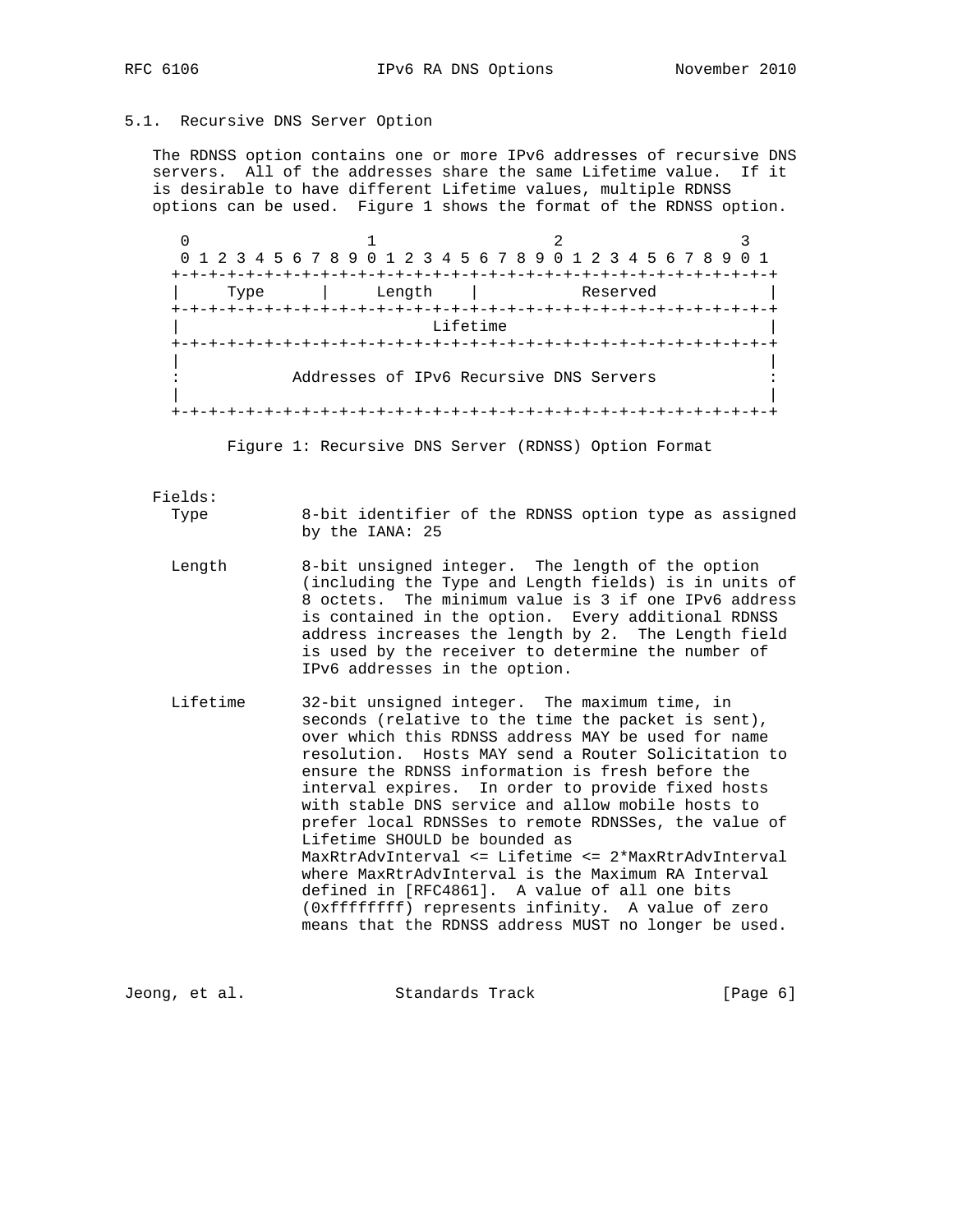Addresses of IPv6 Recursive DNS Servers One or more 128-bit IPv6 addresses of the recursive DNS servers. The number of addresses is determined by the Length field. That is, the number of addresses is equal to (Length - 1) / 2.

# 5.2. DNS Search List Option

 The DNSSL option contains one or more domain names of DNS suffixes. All of the domain names share the same Lifetime value. If it is desirable to have different Lifetime values, multiple DNSSL options can be used. Figure 2 shows the format of the DNSSL option.

0  $1$   $2$   $3$  0 1 2 3 4 5 6 7 8 9 0 1 2 3 4 5 6 7 8 9 0 1 2 3 4 5 6 7 8 9 0 1 +-+-+-+-+-+-+-+-+-+-+-+-+-+-+-+-+-+-+-+-+-+-+-+-+-+-+-+-+-+-+-+-+ | Type | Length | Reserved | +-+-+-+-+-+-+-+-+-+-+-+-+-+-+-+-+-+-+-+-+-+-+-+-+-+-+-+-+-+-+-+-+ Lifetime +-+-+-+-+-+-+-+-+-+-+-+-+-+-+-+-+-+-+-+-+-+-+-+-+-+-+-+-+-+-+-+-+ | | Domain Names of DNS Search List | | +-+-+-+-+-+-+-+-+-+-+-+-+-+-+-+-+-+-+-+-+-+-+-+-+-+-+-+-+-+-+-+-+

Figure 2: DNS Search List (DNSSL) Option Format

Fields:

8-bit identifier of the DNSSL option type as assigned by the IANA: 31

- Length 8-bit unsigned integer. The length of the option (including the Type and Length fields) is in units of 8 octets. The minimum value is 2 if at least one domain name is contained in the option. The Length field is set to a multiple of 8 octets to accommodate all the domain names in the field of Domain Names of DNS Search List.
- Lifetime 32-bit unsigned integer. The maximum time, in seconds (relative to the time the packet is sent), over which this DNSSL domain name MAY be used for name resolution. The Lifetime value has the same semantics as with the RDNSS option. That is, Lifetime SHOULD be bounded as follows: MaxRtrAdvInterval <= Lifetime <= 2\*MaxRtrAdvInterval.

Jeong, et al. Standards Track [Page 7]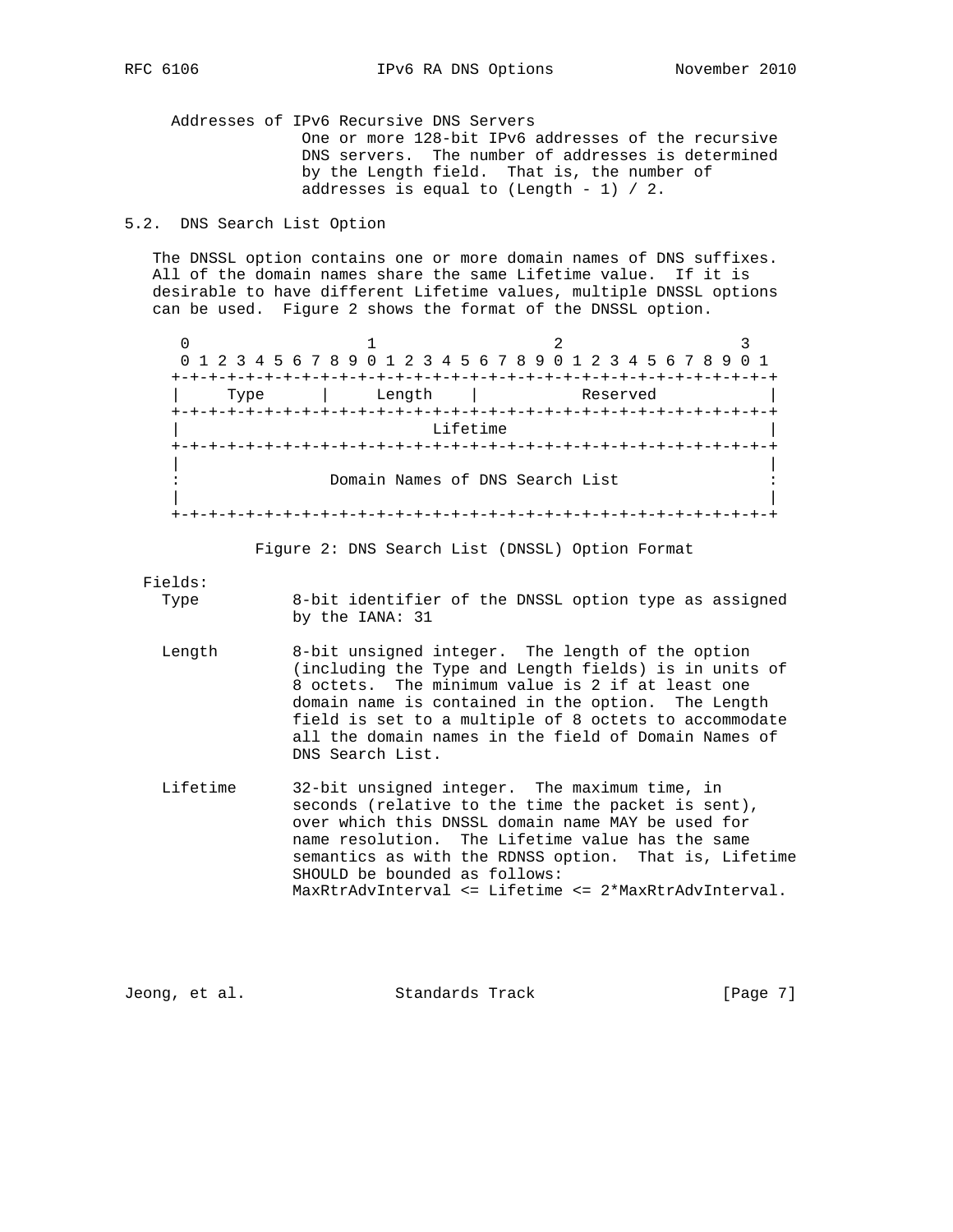A value of all one bits (0xffffffff) represents infinity. A value of zero means that the DNSSL domain name MUST no longer be used.

Domain Names of DNS Search List

 One or more domain names of DNS Search List that MUST be encoded using the technique described in Section 3.1 of [RFC1035]. By this technique, each domain name is represented as a sequence of labels ending in a zero octet, defined as domain name representation. For more than one domain name, the corresponding domain name representations are concatenated as they are. Note that for the simple decoding, the domain names MUST NOT be encoded in a compressed form, as described in Section 4.1.4 of [RFC1035]. Because the size of this field MUST be a multiple of 8 octets, for the minimum multiple including the domain name representations, the remaining octets other than the encoding parts of the domain name representations MUST be padded with zeros.

- Note: An RDNSS address or a DNSSL domain name MUST be used only as long as both the RA router Lifetime (advertised by a Router Advertisement message [RFC4861]) and the corresponding option Lifetime have not expired. The reason is that in the current network to which an IPv6 host is connected, the RDNSS may not be currently reachable, that the DNSSL domain name is not valid any more, or that these options do not provide service to the host's current address (e.g., due to network ingress filtering [RFC2827][RFC5358]).
- 5.3. Procedure of DNS Configuration

 The procedure of DNS configuration through the RDNSS and DNSSL options is the same as with any other ND option [RFC4861].

5.3.1. Procedure in IPv6 Host

 When an IPv6 host receives DNS options (i.e., RDNSS option and DNSSL option) through RA messages, it processes the options as follows:

 o The validity of DNS options is checked with the Length field; that is, the value of the Length field in the RDNSS option is greater than or equal to the minimum value (3), and the value of the Length field in the DNSSL option is greater than or equal to the minimum value (2).

Jeong, et al. Standards Track [Page 8]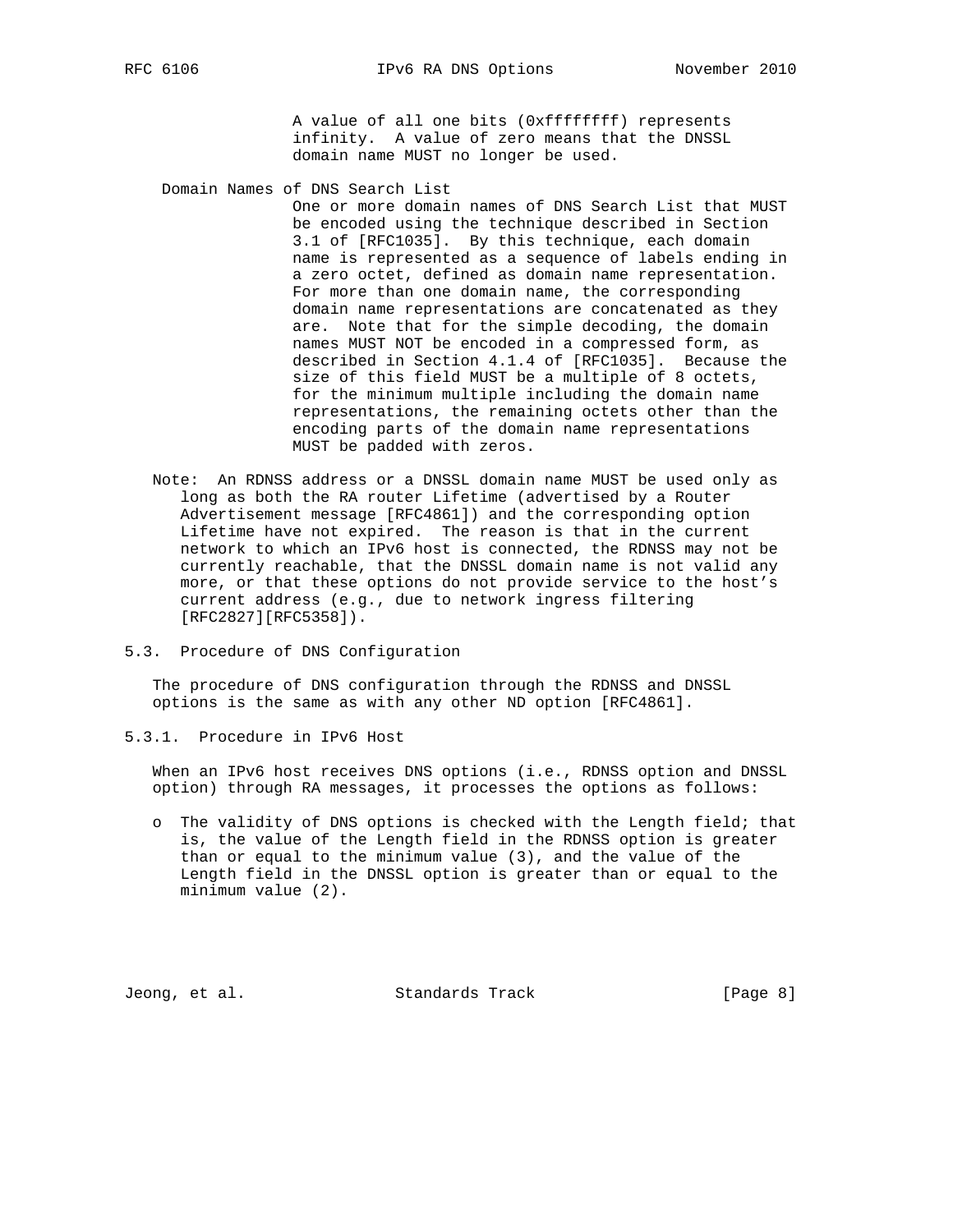o If the DNS options are valid, the host SHOULD copy the values of the options into the DNS Repository and the Resolver Repository in order. Otherwise, the host MUST discard the options. Refer to Section 6 for the detailed procedure.

 When the IPv6 host has gathered a sufficient number (e.g., three) of RDNSS addresses (or DNS search domain names), it SHOULD maintain RDNSS addresses (or DNS search domain names) by the sufficient number such that the latest received RDNSS or DNSSL is more preferred to the old ones; that is, when the number of RDNSS addresses (or DNS search domain names) is already the sufficient number, the new one replaces the old one that will expire first in terms of Lifetime. As an exceptional case, if the received RDNSS addresses (or DNS search domain names) already exist in the IPv6 host, their Lifetime fields update their Expiration-time, that is, when the corresponding DNS information expires in the IPv6 host; note that when the Lifetime field has zero, the corresponding RDNSS (or DNS search domain name) is deleted from the IPv6 host. Except for this update, the IPv6 host SHOULD ignore other RDNSS addresses (or DNS search domain names) within an RDNSS (or a DNSSL) option and/or additional RDNSS (or DNSSL) options within an RA. Refer to Section 6 for the detailed procedure. Note that the sufficient number is a system parameter, so it can be determined by a local policy. Also, separate parameters can be specified for the sufficient number of RDNSS addresses and that of DNS search domain names, respectively. In this document, three is RECOMMENDED as a sufficient number considering both the robust DNS query and the reasonably time-bounded recognition of the unreachability of DNS servers.

 In the case where the DNS options of RDNSS and DNSSL can be obtained from multiple sources, such as RA and DHCP, the IPv6 host SHOULD keep some DNS options from all sources. Unless explicitly specified for the discovery mechanism, the exact number of addresses and domain names to keep is a matter of local policy and implementation choice. However, the ability to store at least three RDNSS addresses (or DNSSL domain names) from at least two different sources is RECOMMENDED. The DNS options from Router Advertisements and DHCP SHOULD be stored into the DNS Repository and Resolver Repository so that information from DHCP appears there first and therefore takes precedence. Thus, the DNS information from DHCP takes precedence over that from RA for DNS queries. On the other hand, for DNS options announced by RA, if some RAs use the Secure Neighbor Discovery (SEND) protocol [RFC3971] for RA security, they MUST be preferred over those that do not use SEND. Refer to Section 7 for the detailed discussion on SEND for RA DNS options.

Jeong, et al. Standards Track [Page 9]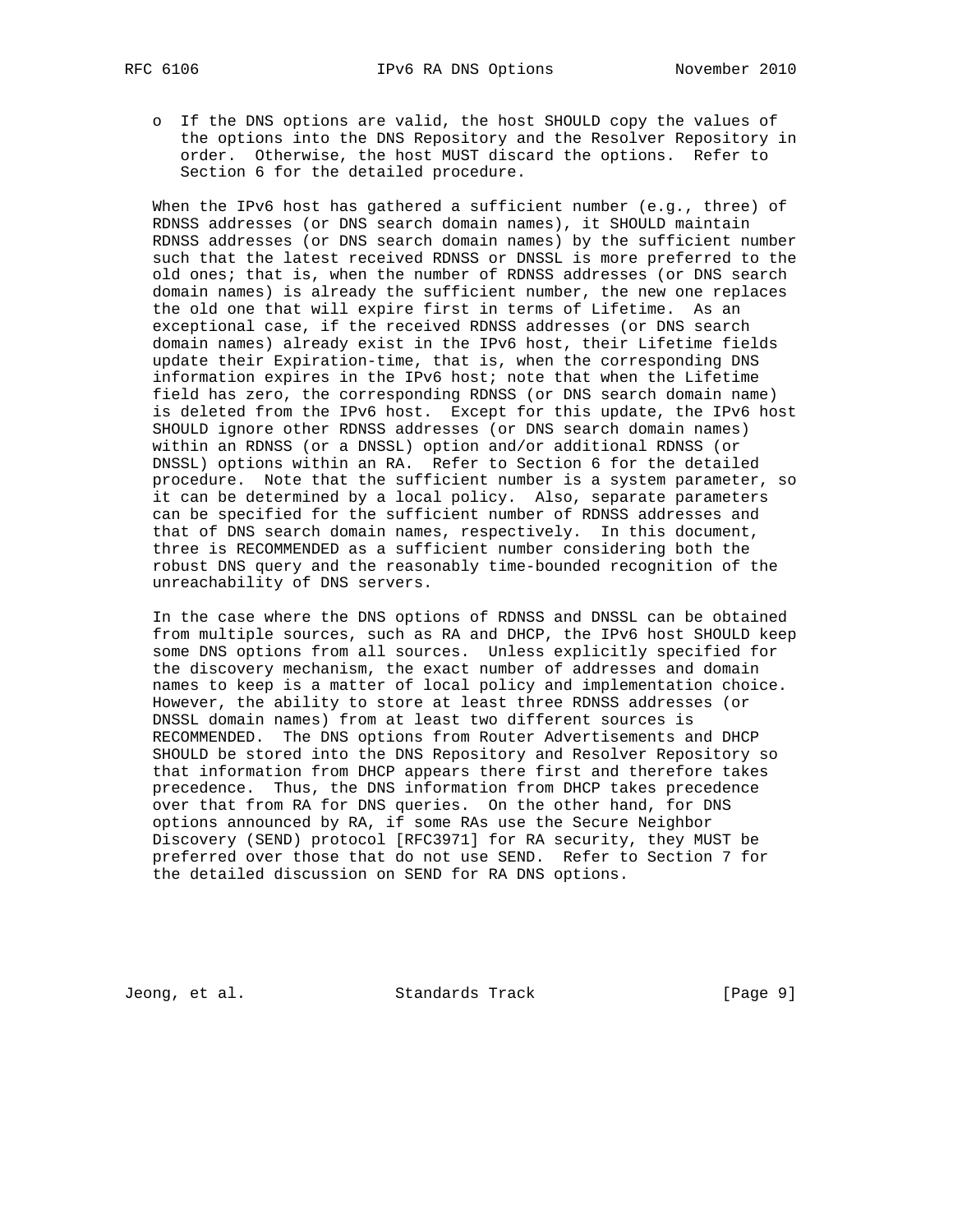# 5.3.2. Warnings for DNS Options Configuration

 There are two warnings for DNS options configuration: (i) warning for multiple sources of DNS options and (ii) warning for multiple network interfaces. First, in the case of multiple sources for DNS options (e.g., RA and DHCP), an IPv6 host can configure its IP addresses from these sources. In this case, it is not possible to control how the host uses DNS information and what source addresses it uses to send DNS queries. As a result, configurations where different information is provided by different sources may lead to problems. Therefore, the network administrator needs to configure DNS options in multiple sources in order to prevent such problems from happening.

 Second, if different DNS information is provided on different network interfaces, this can lead to inconsistent behavior. The IETF is working on solving this problem for both DNS and other information obtained by multiple interfaces [MIF-PROBLEM][MIF-PRACTICE].

#### 6. Implementation Considerations

 Note: This non-normative section gives some hints for implementing the processing of the RDNSS and DNSSL options in an IPv6 host.

 For the configuration and management of DNS information, the advertised DNS configuration information can be stored and managed in both the DNS Repository and the Resolver Repository.

 In environments where the DNS information is stored in user space and ND runs in the kernel, it is necessary to synchronize the DNS information (i.e., RDNSS addresses and DNS search domain names) in kernel space and the Resolver Repository in user space. For the synchronization, an implementation where ND works in the kernel should provide a write operation for updating DNS information from the kernel to the Resolver Repository. One simple approach is to have a daemon (or a program that is called at defined intervals) that keeps monitoring the Lifetimes of RDNSS addresses and DNS search domain names all the time. Whenever there is an expired entry in the DNS Repository, the daemon can delete the corresponding entry from the Resolver Repository.

#### 6.1. DNS Repository Management

 For DNS repository management, the kernel or user-space process (depending on where RAs are processed) should maintain two data structures: (i) DNS Server List that keeps the list of RDNSS addresses and (ii) DNS Search List that keeps the list of DNS search domain names. Each entry in these two lists consists of a pair of an RDNSS address (or DNSSL domain name) and Expiration-time as follows:

Jeong, et al. Standards Track [Page 10]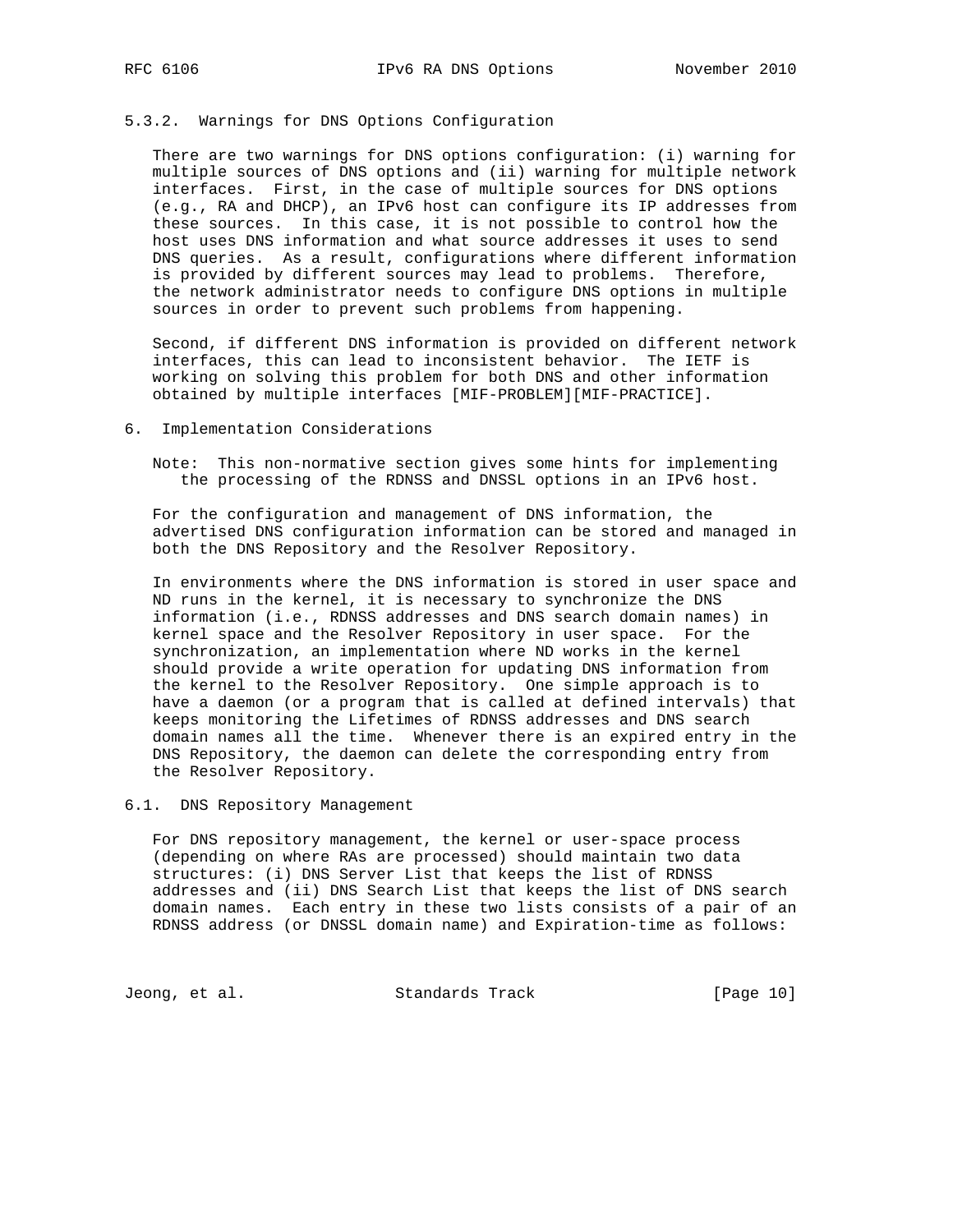- o RDNSS address for DNS Server List: IPv6 address of the Recursive DNS Server, which is available for recursive DNS resolution service in the network advertising the RDNSS option.
- o DNSSL domain name for DNS Search List: DNS suffix domain names, which are used to perform DNS query searches for short, unqualified domain names in the network advertising the DNSSL option.
- o Expiration-time for DNS Server List or DNS Search List: The time when this entry becomes invalid. Expiration-time is set to the value of the Lifetime field of the RDNSS option or DNSSL option plus the current system time. Whenever a new RDNSS option with the same address (or DNSSL option with the same domain name) is received on the same interface as a previous RDNSS option (or DNSSL option), this field is updated to have a new Expiration time. When Expiration-time becomes less than the current system time, this entry is regarded as expired.
- 6.2. Synchronization between DNS Server List and Resolver Repository

 When an IPv6 host receives the information of multiple RDNSS addresses within a network (e.g., campus network and company network) through an RA message with RDNSS option(s), it stores the RDNSS addresses (in order) into both the DNS Server List and the Resolver Repository. The processing of the RDNSS consists of (i) the processing of RDNSS option(s) included in an RA message and (ii) the handling of expired RDNSSes. The processing of RDNSS option(s) is as follows:

 Step (a): Receive and parse the RDNSS option(s). For the RDNSS addresses in each RDNSS option, perform Steps (b) through (d).

 Step (b): For each RDNSS address, check the following: If the RDNSS address already exists in the DNS Server List and the RDNSS option's Lifetime field is set to zero, delete the corresponding RDNSS entry from both the DNS Server List and the Resolver Repository in order to prevent the RDNSS address from being used any more for certain reasons in network management, e.g., the termination of the RDNSS or a renumbering situation. That is, the RDNSS can resign from its DNS service because the machine running the RDNSS is out of service intentionally or unintentionally. Also, under the renumbering situation, the RDNSS's IPv6 address will be changed, so the previous RDNSS address should not be used any more. The processing of this RDNSS address is finished here. Otherwise, go to Step (c).

Jeong, et al. Standards Track [Page 11]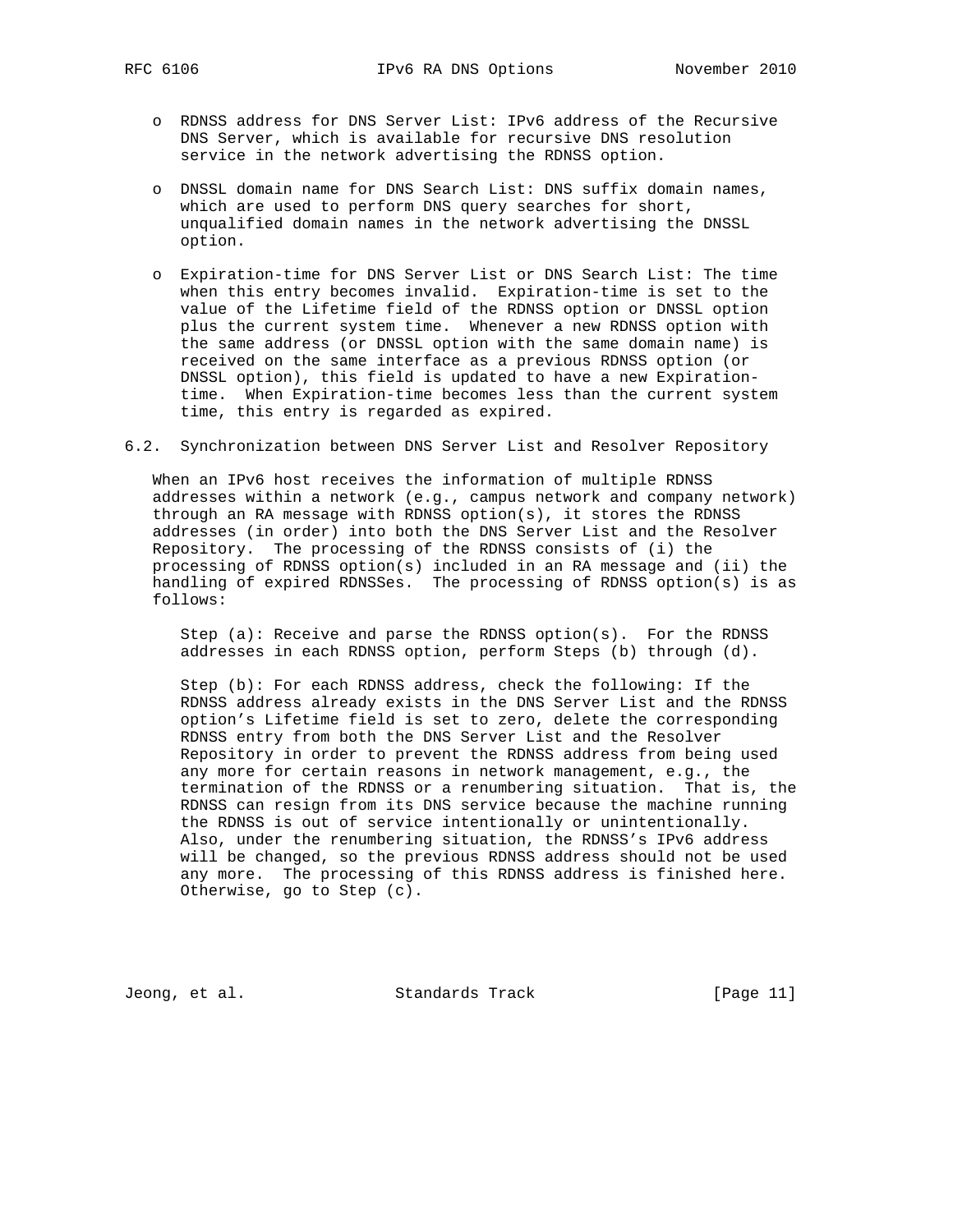Step (c): For each RDNSS address, if it already exists in the DNS Server List, then just update the value of the Expiration-time field according to the procedure specified in the third bullet of Section 6.1. Otherwise, go to Step (d).

 Step (d): For each RDNSS address, if it does not exist in the DNS Server List, register the RDNSS address and Lifetime with the DNS Server List and then insert the RDNSS address in front of the Resolver Repository. In the case where the data structure for the DNS Server List is full of RDNSS entries (that is, has more RDNSSes than the sufficient number discussed in Section 5.3.1), delete from the DNS Server List the entry with the shortest Expiration-time (i.e., the entry that will expire first). The corresponding RDNSS address is also deleted from the Resolver Repository. For the ordering of RDNSS addresses in an RDNSS option, position the first RDNSS address in the RDNSS option as the first one in the Resolver Repository, the second RDNSS address in the option as the second one in the repository, and so on. This ordering allows the RDNSS addresses in the RDNSS option to be preferred according to their order in the RDNSS option for the DNS name resolution. The processing of these RDNSS addresses is finished here.

 The handling of expired RDNSSes is as follows: Whenever an entry expires in the DNS Server List, the expired entry is deleted from the DNS Server List, and also the RDNSS address corresponding to the entry is deleted from the Resolver Repository.

6.3. Synchronization between DNS Search List and Resolver Repository

 When an IPv6 host receives the information of multiple DNSSL domain names within a network (e.g., campus network and company network) through an RA message with DNSSL option(s), it stores the DNSSL domain names (in order) into both the DNS Search List and the Resolver Repository. The processing of the DNSSL consists of (i) the processing of DNSSL option(s) included in an RA message and (ii) the handling of expired DNSSLs. The processing of DNSSL option(s) is as follows:

 Step (a): Receive and parse the DNSSL option(s). For the DNSSL domain names in each DNSSL option, perform Steps (b) through (d).

 Step (b): For each DNSSL domain name, check the following: If the DNSSL domain name already exists in the DNS Search List and the DNSSL option's Lifetime field is set to zero, delete the corresponding DNSSL entry from both the DNS Search List and the Resolver Repository in order to prevent the DNSSL domain name from being used any more for certain reasons in network management,

Jeong, et al. Standards Track [Page 12]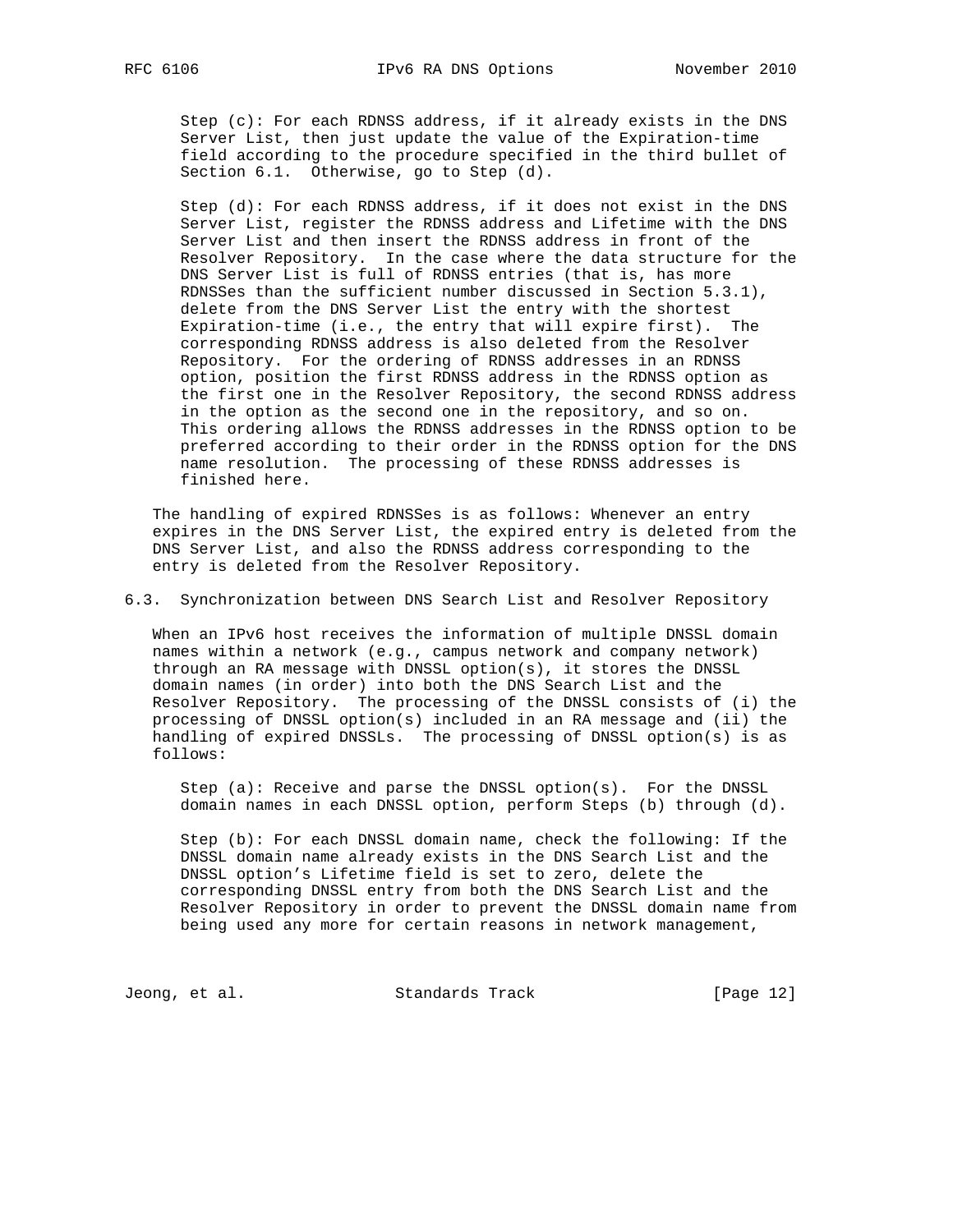e.g., the termination of the RDNSS or a renaming situation. That is, the RDNSS can resign from its DNS service because the machine running the RDNSS is out of service intentionally or unintentionally. Also, under the renaming situation, the DNSSL domain names will be changed, so the previous domain names should not be used any more. The processing of this DNSSL domain name is finished here. Otherwise, go to Step (c).

Step  $(c)$ : For each DNSSL domain name, if it already exists in the DNS Server List, then just update the value of the Expiration-time field according to the procedure specified in the third bullet of Section 6.1. Otherwise, go to Step (d).

 Step (d): For each DNSSL domain name, if it does not exist in the DNS Search List, register the DNSSL domain name and Lifetime with the DNS Search List and then insert the DNSSL domain name in front of the Resolver Repository. In the case where the data structure for the DNS Search List is full of DNSSL domain name entries (that is, has more DNSSL domain names than the sufficient number discussed in Section 5.3.1), delete from the DNS Server List the entry with the shortest Expiration-time (i.e., the entry that will expire first). The corresponding DNSSL domain name is also deleted from the Resolver Repository. For the ordering of DNSSL domain names in a DNSSL option, position the first DNSSL domain name in the DNSSL option as the first one in the Resolver Repository, the second DNSSL domain name in the option as the second one in the repository, and so on. This ordering allows the DNSSL domain names in the DNSSL option to be preferred according to their order in the DNSSL option for the DNS domain name used by the DNS query. The processing of these DNSSL domain name is finished here.

 The handling of expired DNSSLs is as follows: Whenever an entry expires in the DNS Search List, the expired entry is deleted from the DNS Search List, and also the DNSSL domain name corresponding to the entry is deleted from the Resolver Repository.

7. Security Considerations

 In this section, we analyze security threats related to DNS options and then suggest recommendations to cope with such security threats.

### 7.1. Security Threats

 For the RDNSS option, an attacker could send an RA with a fraudulent RDNSS address, misleading IPv6 hosts into contacting an unintended DNS server for DNS name resolution. Also, for the DNSSL option, an

Jeong, et al. Standards Track [Page 13]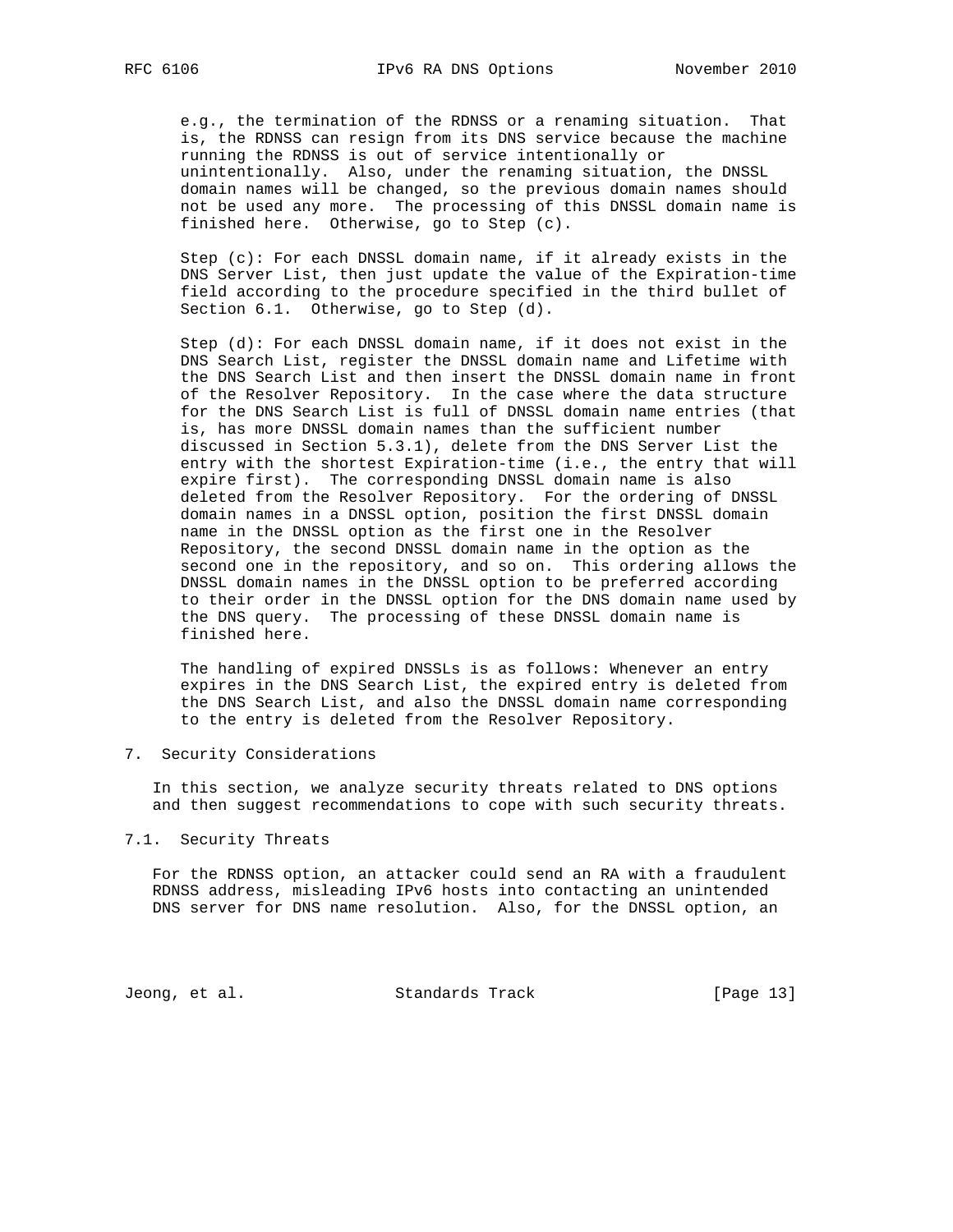attacker can let IPv6 hosts resolve a host name without a DNS suffix into an unintended host's IP address with a fraudulent DNS Search List.

 These attacks are similar to Neighbor Discovery attacks that use Redirect or Neighbor Advertisement messages to redirect traffic to individual addresses of malicious parties. That is, as a rogue router, a malicious node on a LAN can promiscuously receive packets for any router's Media Access Control (MAC) address and send packets with the router's MAC address as the source MAC address in the Layer 2 (L2) header. As a result, L2 switches send packets addressed to the router to the malicious node. Also, this attack can send redirects that tell the hosts to send their traffic somewhere else. The malicious node can send unsolicited RA or Neighbor Advertisement (NA) replies, answer RS or Neighbor Solicitation (NS) requests, etc. Thus, the attacks related to RDNSS and DNSSL are similar to both Neighbor Discovery attacks and attacks against unauthenticated DHCP, as both can be used for both "wholesale" traffic redirection and more specific attacks.

 However, the security of these RA options for DNS configuration does not affect ND protocol security [RFC4861]. This is because learning DNS information via the RA options cannot be worse than learning bad router information via the RA options. Therefore, the vulnerability of ND is not worse and is a subset of the attacks that any node attached to a LAN can do independently of ND.

## 7.2. Recommendations

 The Secure Neighbor Discovery (SEND) protocol [RFC3971] is used as a security mechanism for ND. It is RECOMMENDED that ND use SEND to allow all the ND options including the RDNSS and DNSSL options to be automatically included in the signatures. Through SEND, the transport for the RA options is integrity protected; that is, SEND can prevent the spoofing of these DNS options with signatures. Also, SEND enables an IPv6 host to verify that the sender of an RA is actually a router authorized to act as a router. However, since any valid SEND router can still insert RDNSS and DNSSL options, the current SEND cannot verify which one is or is not authorized to send the options. Thus, this verification of the authorized routers for ND options will be required. [CSI-SEND-CERT] specifies the usage of extended key for the certificate deployed in SEND. This document defines the roles of routers (i.e., routers acting as proxy and address owner) and explains the authorization of the roles. The mechanism in this document can be extended to verify which routers are authorized to insert RDNSS and DNSSL options.

Jeong, et al. Standards Track [Page 14]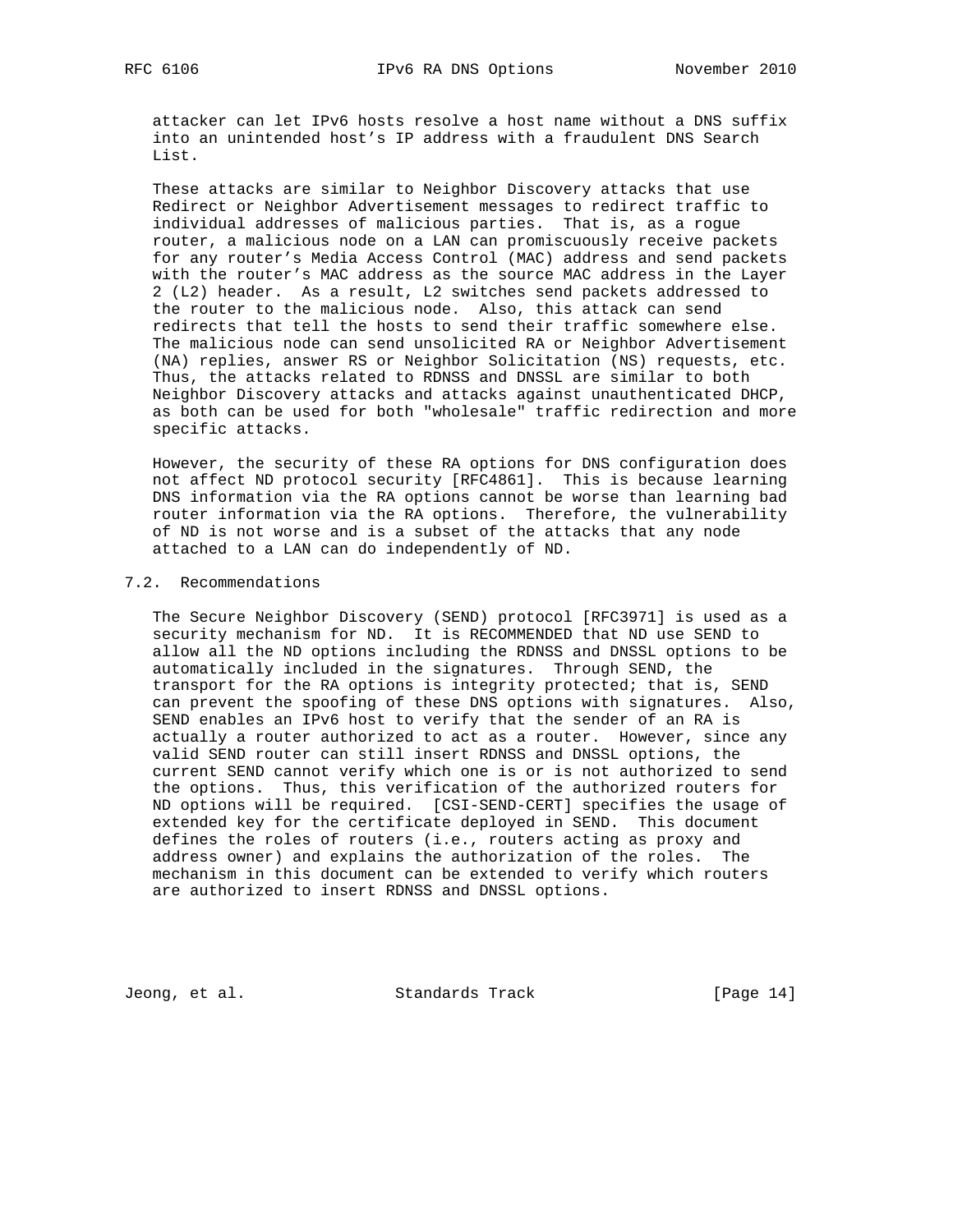It is common for network devices such as switches to include mechanisms to block unauthorized ports from running a DHCPv6 server to provide protection from rogue DHCP servers. That means that an attacker on other ports cannot insert bogus DNS servers using DHCPv6. The corresponding technique for network devices is RECOMMENDED to block rogue Router Advertisement messages including the RDNSS and DNSSL options from unauthorized nodes.

 An attacker may provide a bogus DNS Search List option in order to cause the victim to send DNS queries to a specific DNS server when the victim queries non-FQDNs (fully qualified domain names). For this attack, the DNS resolver in IPv6 hosts can mitigate the vulnerability with the recommendations mentioned in [RFC1535], [RFC1536], and [RFC3646].

8. IANA Considerations

 The RDNSS option defined in this document uses the IPv6 Neighbor Discovery Option type defined in RFC 5006 [RFC5006], which was assigned by the IANA as follows:

> Option Name Type Recursive DNS Server Option 25

 The IANA has assigned a new IPv6 Neighbor Discovery Option type for the DNSSL option defined in this document:

> Option Name Type<br>DNS Search List Option 31 DNS Search List Option

 These options have been registered in the "Internet Control Message Protocol version 6 (ICMPv6) Parameters" registry (http://www.iana.org).

9. Acknowledgements

 This document has greatly benefited from inputs by Robert Hinden, Pekka Savola, Iljitsch van Beijnum, Brian Haberman, Tim Chown, Erik Nordmark, Dan Wing, Jari Arkko, Ben Campbell, Vincent Roca, and Tony Cheneau. The authors sincerely appreciate their contributions.

Jeong, et al. Standards Track [Page 15]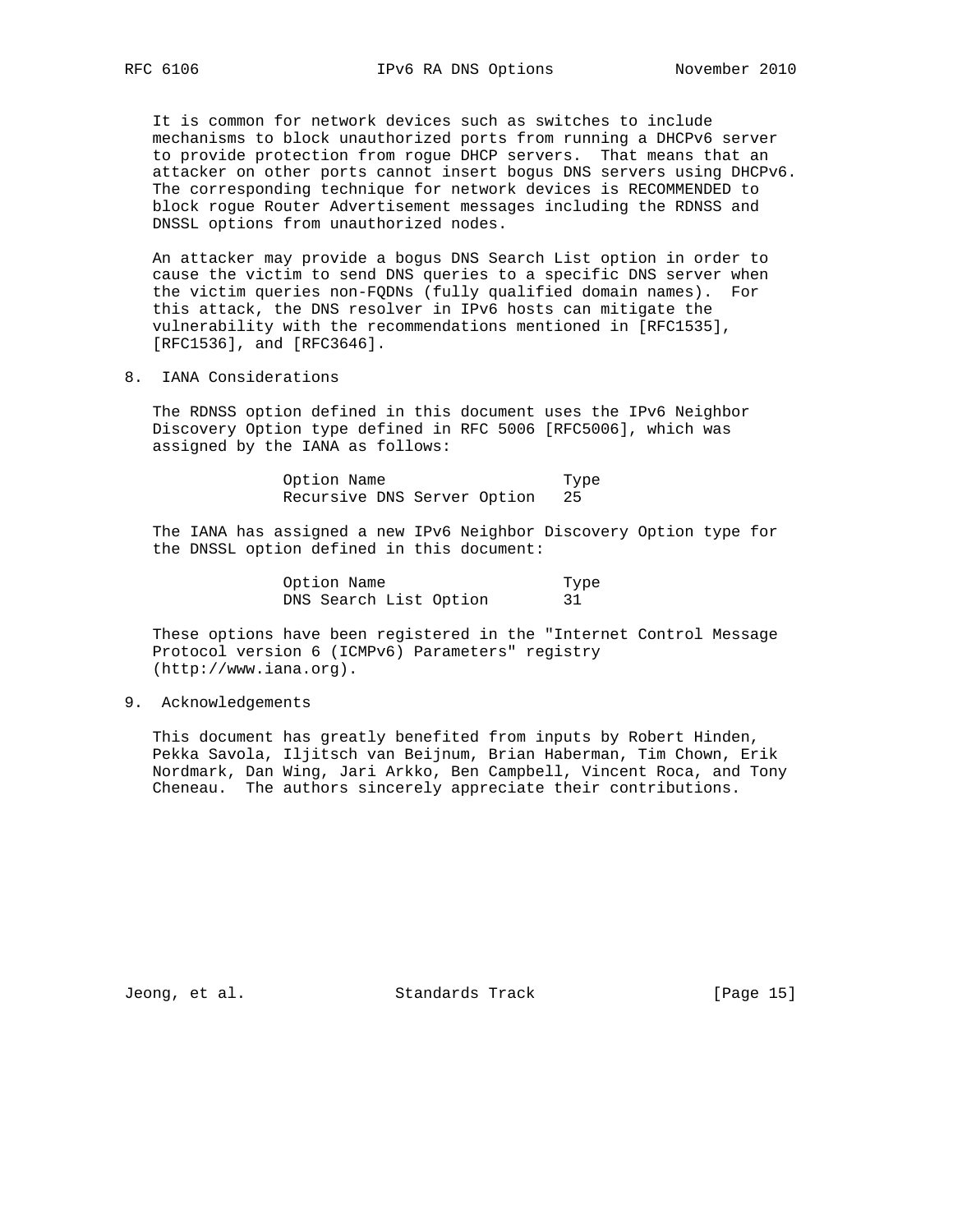- 10. References
- 10.1. Normative References

| [RFC2119] | Bradner, S., "Key words for use in RFCs to Indicate |  |  |  |  |  |  |
|-----------|-----------------------------------------------------|--|--|--|--|--|--|
|           | Requirement Levels", BCP 14, RFC 2119, March 1997.  |  |  |  |  |  |  |

- [RFC4861] Narten, T., Nordmark, E., Simpson, W., and H. Soliman, "Neighbor Discovery for IP version 6 (IPv6)", RFC 4861, September 2007.
- [RFC4862] Thomson, S., Narten, T., and T. Jinmei, "IPv6 Stateless Address Autoconfiguration", RFC 4862, September 2007.
- [RFC1035] Mockapetris, P., "Domain names implementation and specification", STD 13, RFC 1035, November 1987.

#### 10.2. Informative References

| [RFC1034] | Mockapetris, P., "Domain names - concepts and |  |  |  |  |  |
|-----------|-----------------------------------------------|--|--|--|--|--|
|           | facilities", STD 13, RFC 1034, November 1987. |  |  |  |  |  |

- [RFC3315] Droms, R., Bound, J., Volz, B., Lemon, T., Perkins, C., and M. Carney, "Dynamic Host Configuration Protocol for IPv6 (DHCPv6)", RFC 3315, July 2003.
- [RFC3736] Droms, R., "Stateless Dynamic Host Configuration Protocol (DHCP) Service for IPv6", RFC 3736, April 2004.
- [RFC3646] Droms, R., "DNS Configuration options for Dynamic Host Configuration Protocol for IPv6 (DHCPv6)", RFC 3646, December 2003.
- [RFC5006] Jeong, J., Park, S., Beloeil, L., and S. Madanapalli, "IPv6 Router Advertisement Option for DNS Configuration", RFC 5006, September 2007.
- [RFC4339] Jeong, J., "IPv6 Host Configuration of DNS Server Information Approaches", RFC 4339, February 2006.
- [RFC3971] Arkko, J., Kempf, J., Zill, B., and P. Nikander, "SEcure Neighbor Discovery (SEND)", RFC 3971, March 2005.

| Jeong, et al. |  | Standards Track | [Page 16] |  |
|---------------|--|-----------------|-----------|--|
|---------------|--|-----------------|-----------|--|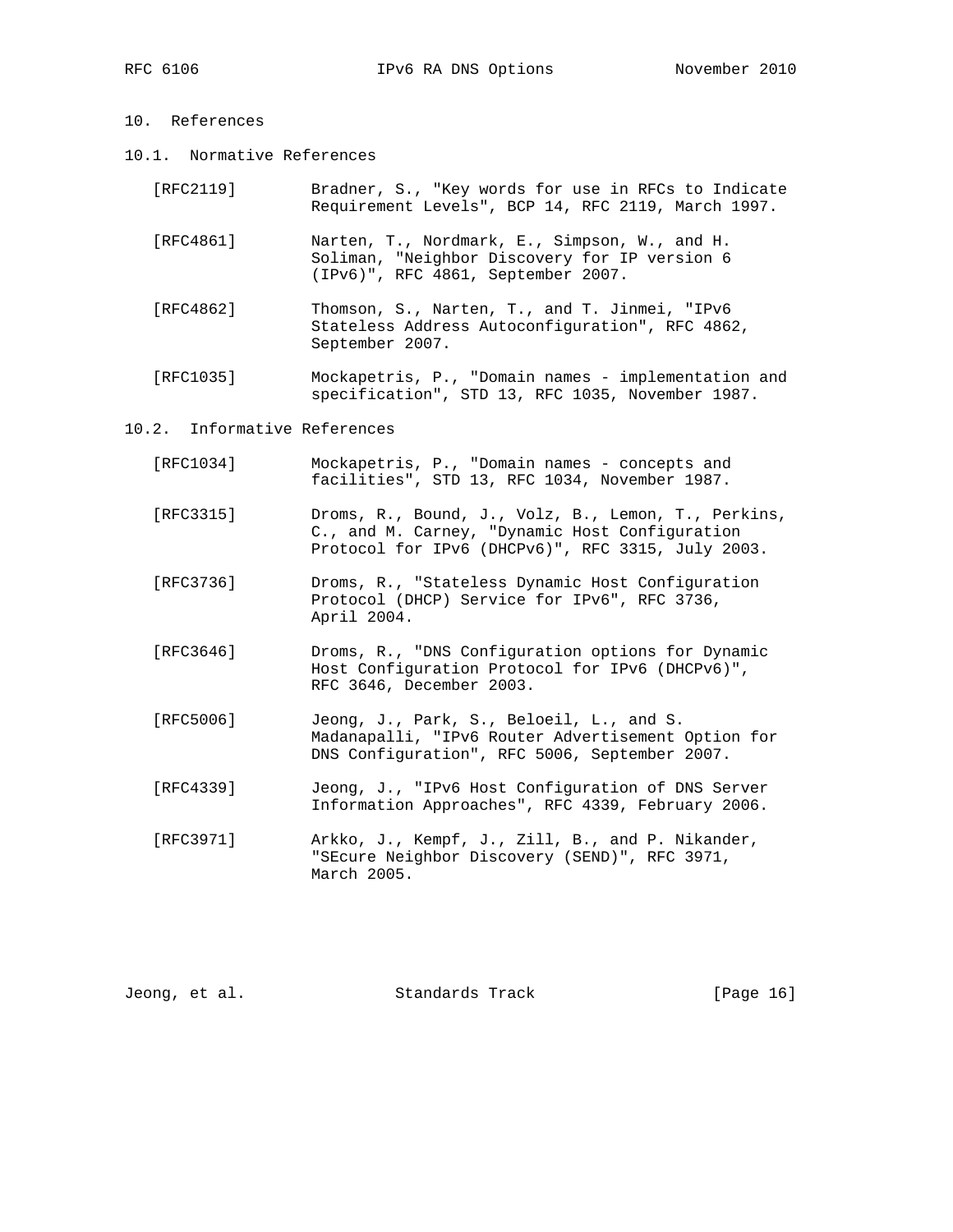- [RFC5358] Damas, J. and F. Neves, "Preventing Use of Recursive Nameservers in Reflector Attacks", BCP 140, RFC 5358, October 2008.
- [RFC2827] Ferguson, P. and D. Senie, "Network Ingress Filtering: Defeating Denial of Service Attacks which employ IP Source Address Spoofing", BCP 38, RFC 2827, May 2000.
- [RFC1535] Gavron, E., "A Security Problem and Proposed Correction With Widely Deployed DNS Software", RFC 1535, October 1993.
- [RFC1536] Kumar, A., Postel, J., Neuman, C., Danzig, P., and S. Miller, "Common DNS Implementation Errors and Suggested Fixes", RFC 1536, October 1993.
	- [MIF-PROBLEM] Blanchet, M. and P. Seite, "Multiple Interfaces Problem Statement", Work in Progress, August 2010.
	- [MIF-PRACTICE] Wasserman, M. and P. Seite, "Current Practices for Multiple Interface Hosts", Work in Progress, August 2010.
	- [CSI-SEND-CERT] Gagliano, R., Krishnan, S., and A. Kukec, "Certificate profile and certificate management for SEND", Work in Progress, October 2010.

Jeong, et al. Standards Track [Page 17]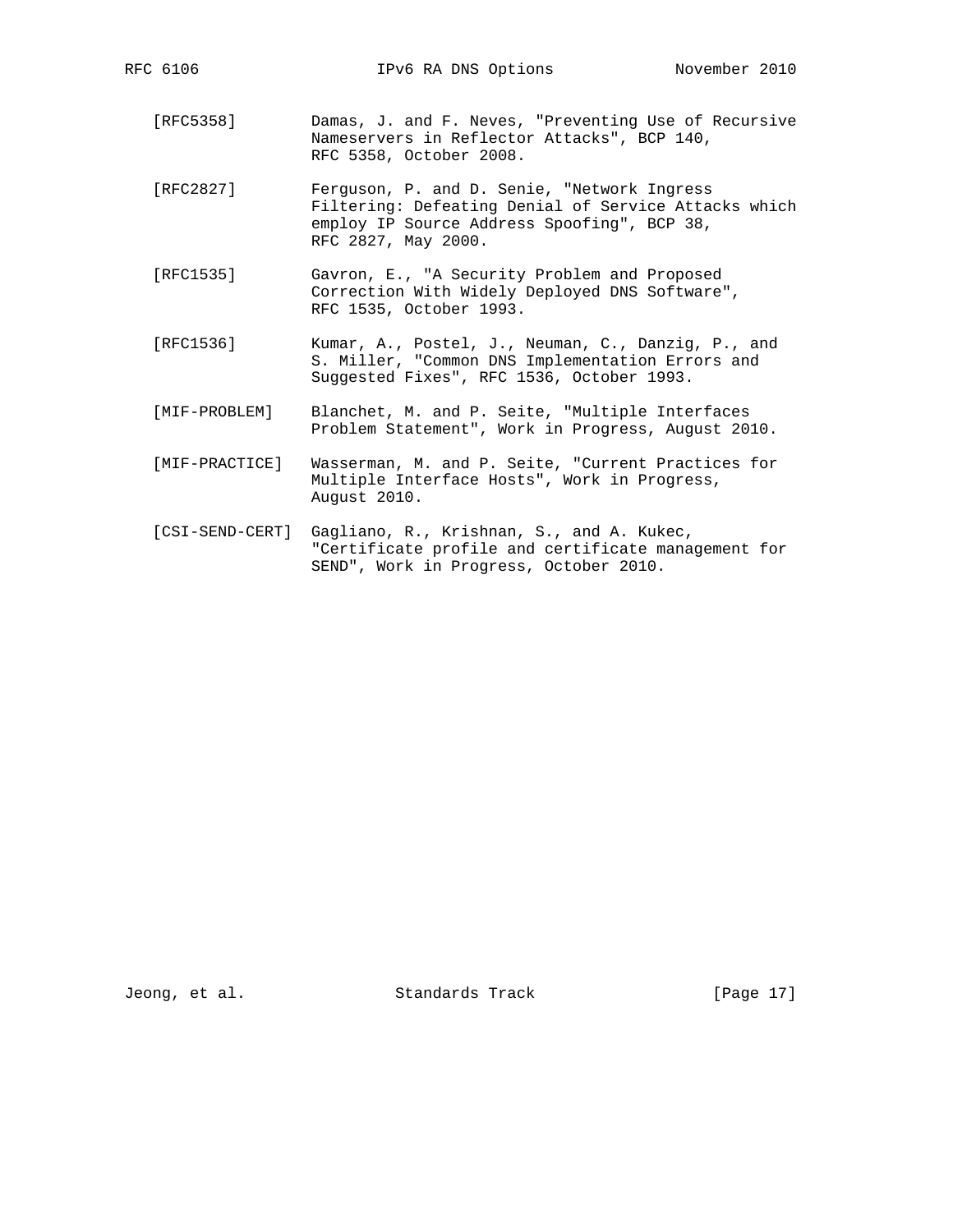Appendix A. Changes from RFC 5006

 The following changes were made from RFC 5006 "IPv6 Router Advertisement Option for DNS Configuration":

- o Added the DNS Search List (DNSSL) option to support the advertisement of DNS suffixes used in the DNS search along with RDNSS option in RFC 5006.
- o Clarified the coexistence of RA options and DHCP options for DNS configuration.
- o Modified the procedure in IPv6 host:
	- \* Clarified the procedure for DNS options in an IPv6 host.
	- \* Specified a sufficient number of RDNSS addresses or DNS search domain names as three.
	- \* Specified a way to deal with DNS options from multiple sources, such as RA and DHCP.
- o Modified the implementation considerations for DNSSL option handling.
- o Modified the security considerations to consider more attack scenarios and the corresponding possible solutions.
- o Modified the IANA considerations to require another IPv6 Neighbor Discovery Option type for the DNSSL option.

Jeong, et al. Standards Track [Page 18]